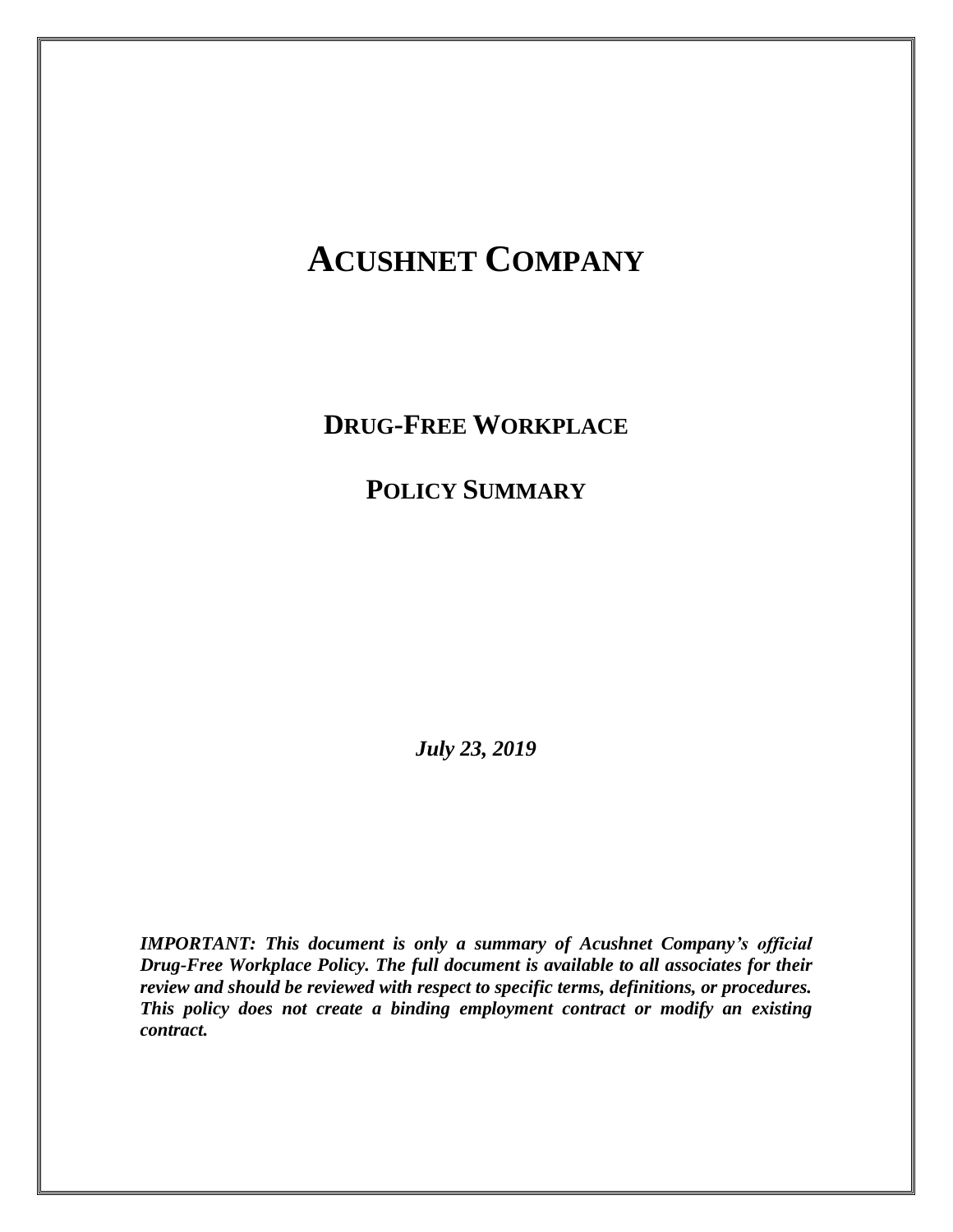#### **Disclaimer & Statement of Copyright**

*This document has been prepared for Acushnet Company with every effort made to ensure accuracy and completeness. Responsibility for any errors or omissions, or responsibility for any interpretations, applications, and changes made by Acushnet Company are that of Acushnet Company. The enclosed document is not intended to substitute for a labor attorney should legal advice or representation be necessary in protecting the company's legal rights. Acushnet Company should consult and rely upon the advice of their own legal counsel when making decisions pertaining to their associates.*

#### All rights reserved.

This document is copyrighted and afforded all protections under the U.S. Copyright Law (P.L. 94-553) effective January 1, 1978. It may not, in whole or in part, be copied, photocopied, reproduced, stored in a retrieval system, transcribed, translated, or reduced to any electronics medium or machine-readable form without prior consent, in writing. Permission to use this document is limited based upon Acushnet Company having paid for it and using it for its in-house use only. This permission does not allow for an individual to: share this information with anyone outside Acushnet Company; take a copy of this document to another company/agency when they leave their current position; nor use it for any other company or agency that has not paid for it. Any company, agency, or individual found using any or all of this material in any way other than its intended use, without specific written permission, is subject to legal action.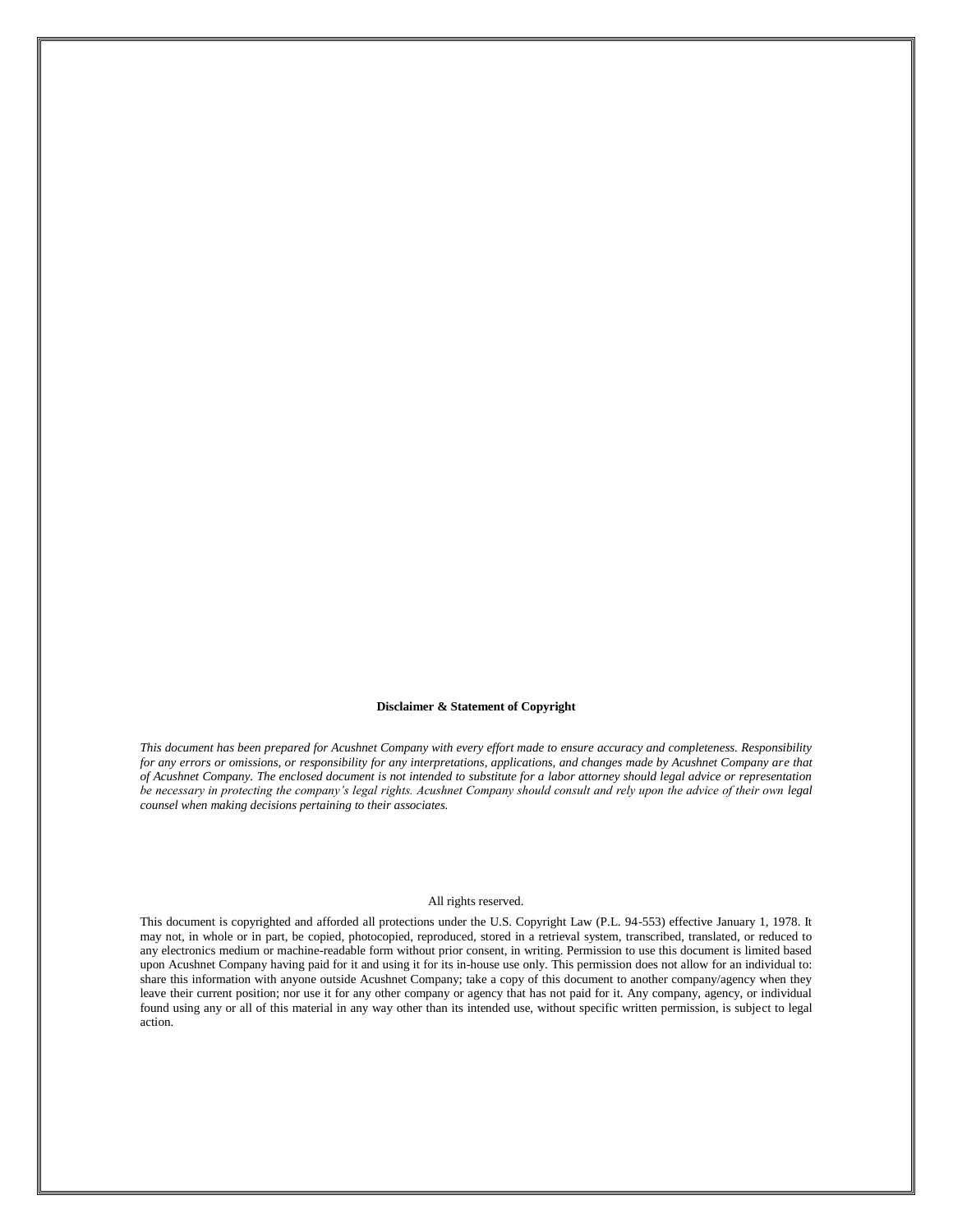## **PURPOSE**

Acushnet Company (Acushnet) is committed to providing a safe, healthy, and productive work environment. Therefore, to meet this objective, as well as our obligations under applicable federal and state laws, Acushnet has a drug-free workplace policy and program that seeks to take reasonable measures to ensure that drug or alcohol use does not jeopardize the successful operation of our business, or otherwise negatively affect Acushnet, our associates, or the general public.

While the Company respects the privacy of its associates, Acushnet expects associates to report to work in a condition fit to perform their duties, and a drug-free workplace will benefit all associates.

## **WHO IS COVERED**

The drug-free workplace policy covers all Acushnet associates including, but not limited to, temporary associates, part-time associates, full-time associates, as well as interns and co-ops.

Associates who are covered under the DOT/FMCSA regulations must comply with the DOT/FMCSA regulated rules (available from a member of the Human Resources Department) as well as Acushnet's company policy.

Associates to whom driving is an essential requirement of the job must adhere to additional requirements outlined in Acushnet Company's Driver Safety Policy.

#### **WHEN POLICY APPLIES**

The drug-free workplace policy applies to any associate while he/she is on or using Company Property and/or conducting Company Business. For purposes of this policy, the following are definitions for Company Property and Company Business.

*Company Property. Company Property includes buildings, offices, warehouses, plants, facilities, land, parking lots, and equipment. Company Property also includes vehicles which are owned, leased, or rented by Acushnet and personally owned vehicles used for Company Business where a company vehicle allowance is provided.*

*Company Business. Company Business is any activity performed by an associate on behalf of Acushnet. Company Business includes any activities on or using Company Property. Company Business also includes, but is not limited to: (i) maintaining business relationships and transactions (including selling, entertaining and traveling) on behalf of Acushnet; and (ii) driving in an Acushnet owned, leased or rented vehicle or a personal vehicle being used for Acushnet related business activities.* 

## **AVAILABILITY OF TREATMENT**

Should there be a need for treatment, coverage is based on the parameters set forth in the associate's medical benefits plan. Associates who participate in another provider's plan should refer to that plan to determine what coverage is available. Associates are responsible for all costs of treatment that are not covered by their applicable medical benefits plan.

## **SUPPORT FOR VOLUNTARILY SEEKING HELP**

Acushnet encourages early diagnosis and sound treatment for drug- and alcohol-related problems and encourages associates and/or their family members to voluntarily and confidentially seek help.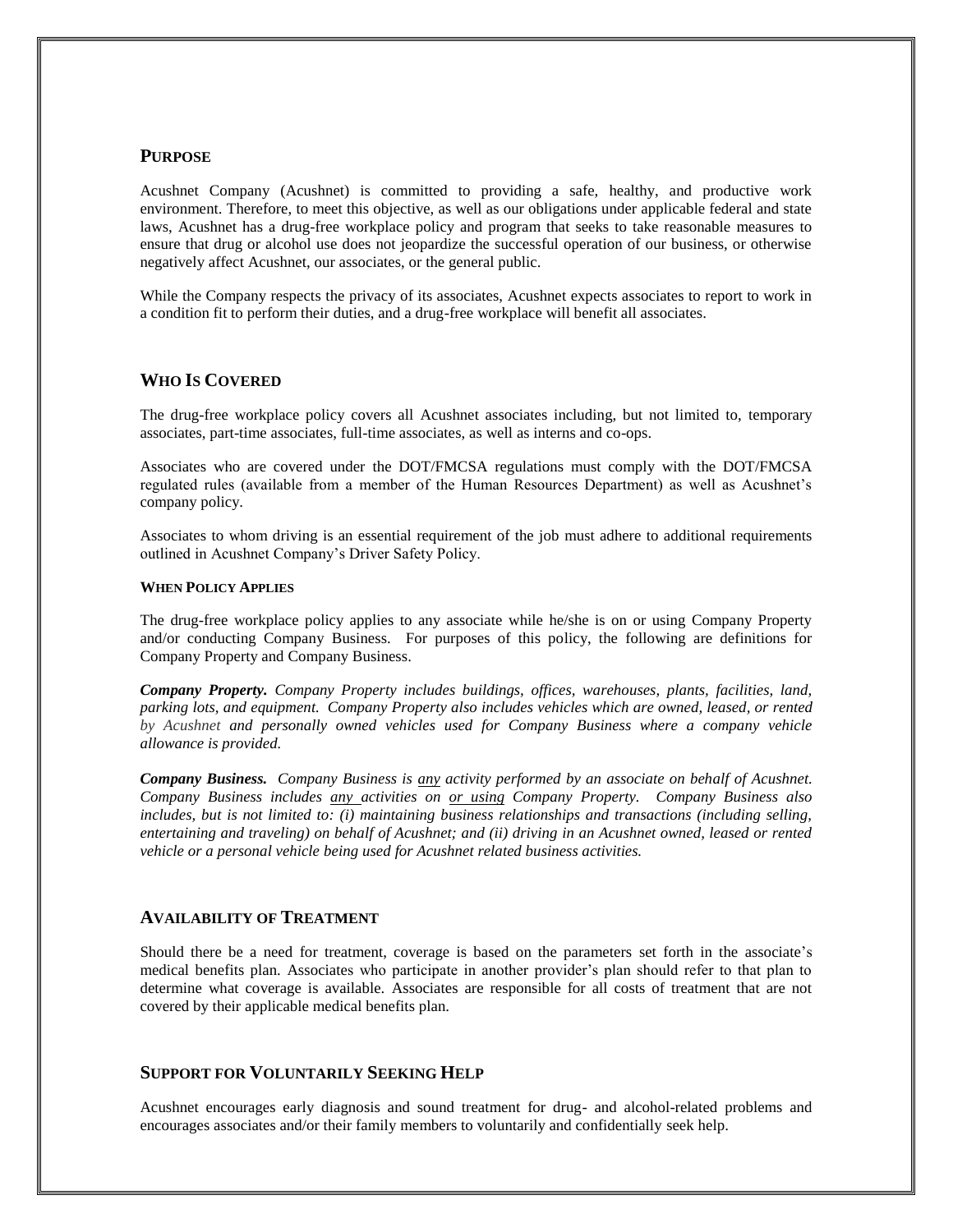In an effort to assist in obtaining treatment, Acushnet offers the services of an Employee Assistance Program (EAP). This service provides assessment, counseling, and referral services for associates and/or their family members with drug- and alcohol-related problems or other personal problems. This service should be accessed directly and is available 24 hours a day, 365 days a year. Anonymity and confidentiality are assured. The EAP telephone number is 1-800-451-1834.

In some circumstances, Acushnet believes that associates with drug- or alcohol-related problems can be treated while continuing in their positions. In situations where an associate requests leave for treatment, Acushnet will do its best to accommodate such requests, as required by state and federal laws.

Associates who undergo voluntary counseling or treatment and who continue to work are subject to the same job performance and behavior standards as other associates and those seeking voluntary counseling or treatment who fail to meet performance standards are subject to disciplinary action. Although Acushnet strongly encourages associates who have drug- or alcohol-related problems to voluntarily seek counseling or treatment, associates who seek counseling or treatment only after violating this policy or any other Acushnet policy are still subject to disciplinary action for such violations.

## **INTERVENTION WHEN NOT VOLUNTARILY SEEKING HELP**

Substance abuse often involves denial of the problem, and many abusers do not voluntarily seek treatment. In such cases, Acushnet may seek to intervene.

*Intervention by a Manager:* Whenever a manager believes a fellow associate or manager's behavior and/or action(s) may be related to the use of drugs or alcohol, the manager will take appropriate action, which may include a drug and/or alcohol test, as described in the attached Procedures. A manager who does not take action when he/she believes an associate's or manager's behavior and/or action(s) may be related to the use of drugs or alcohol may face disciplinary action up to and including termination.

*Intervention by an Associate:* Whenever an associate has reasonable suspicion, as defined in the Appendix, that the behavior and/or action(s) of a fellow associate or manager may be related to the use of drugs or alcohol, the associate should contact his/her direct manager or a member of the Human Resources Department. The information provided to the manager or the member of Human Resources is confidential. He/she will pursue the situation based on appropriate procedures.

## **PROHIBITED CONDUCT**

Acushnet has defined associate conduct that is prohibited on Company Property, on Company Business, and in company-supplied vehicles or vehicles being used for Company Business or during working hours. The policy lists the prohibited conduct, with the following as *only examples* of such prohibited conduct:

- Being under the influence of a controlled substance, illegally used drug, or alcohol.
	- Being under the influence of alcohol is defined as a positive alcohol test result yielding a blood alcohol concentration (BAC) of .02 or higher, unless otherwise specified in the Permitted Conduct section of this policy.
	- Being under the influence of a controlled substance or illegally used drug is defined as having a confirmed positive drug test result.
- Use, possession, manufacture, distribution, attempted distribution, dispensation, attempted dispensation, sale, attempted sale, purchase, attempted purchase, cultivation, or storage (including in a desk, locker, automobile, or other repository) of a controlled substance, illegally used drug, or drug paraphernalia.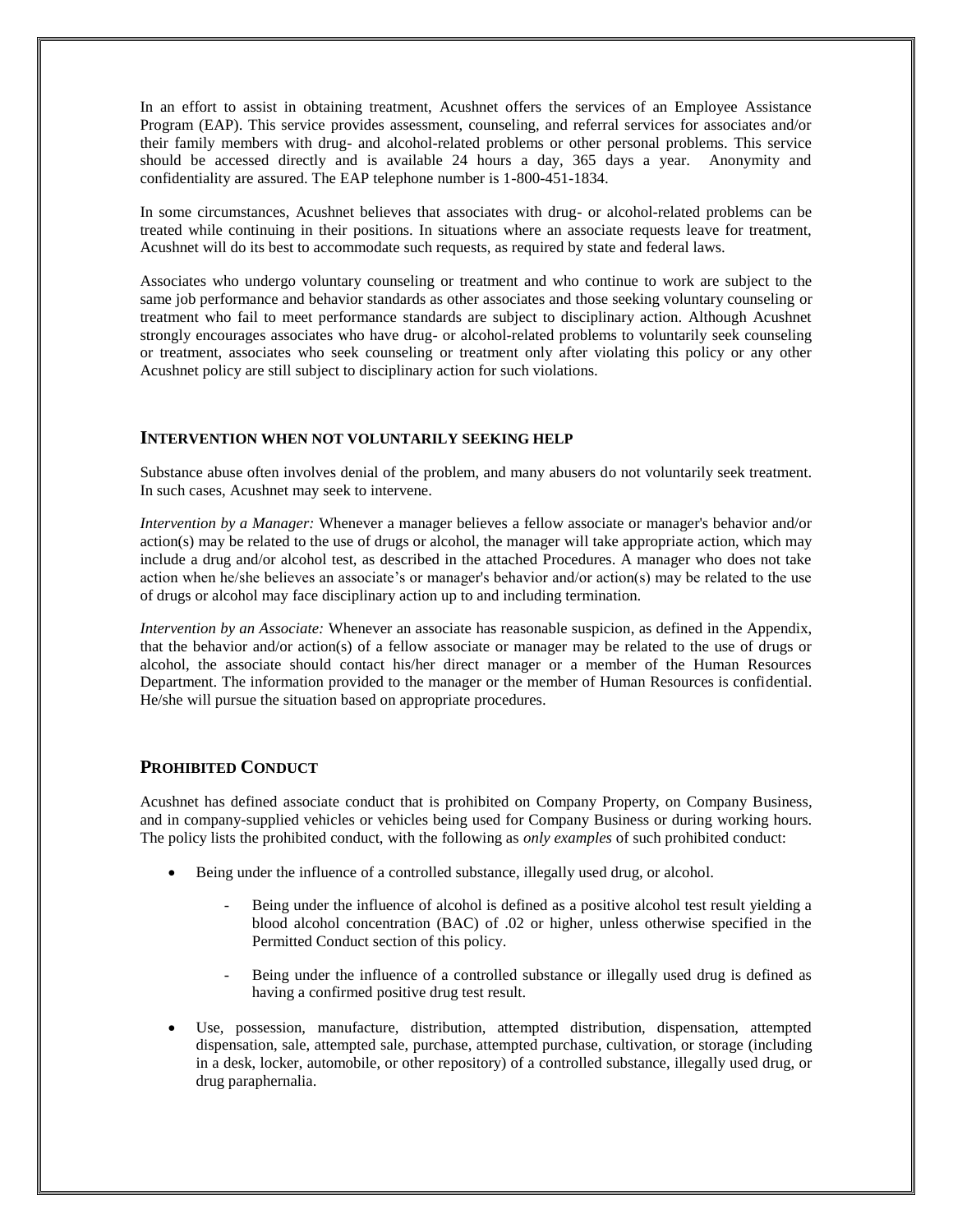- Use, possession, manufacture, distribution, attempted distribution, dispensation, attempted dispensation, sale, attempted sale, purchase, attempted purchase, storage (including in a desk, locker, automobile, or other repository) or being under the influence of any synthetic products simulating the effects of cannabinoid, cocaine, amphetamine products or other illegal drugs.
- Consumption, possession, manufacture, distribution, dispensation, sale, or storage (including in a desk, locker, automobile, or other repository) of alcohol unless otherwise defined in Permitted Conduct Section.

*Acushnet prohibits associates who leave Company Property during work hours to consume alcohol if they will return to work (e.g. meals, breaks, between sales or service calls), unless otherwise specified in the Permitted Conduct section of this policy.*

- Refusing to consent to, remain ready for, cooperate with, submit to, or tampering with a drug and/or alcohol specimen or testing process when required under the policy including switching, substituting, adulterating, or diluting a specimen when collected for a drug or alcohol test;
- Refusing to submit to an inspection when required, as outlined in the policy
- Conviction under any criminal drug or alcohol statute occurring on Company Property or while conducting Company Business (including while driving a company owned or leased or rented vehicle or a personal vehicle being used for Company Business).
- Failure to notify Acushnet of any conviction, arrest, or citation under any criminal/civil drug or alcohol statute within 24 hours or the next working day from the time of the conviction, arrest, or citation for a violation occurring on Company Property or while conducting Company Business (including while driving a company owned, leased, rented vehicle or a personal vehicle being used for Company Business or driving a personally owned vehicle where a company vehicle allowance is provided.)
- Failure by an associate to immediately report any change in driver's license status to his/her manager, if his/her job function may include driving a vehicle for Company Business.
- Taking a prescription drug that is not according to their physician's direction, as well as not following manufacturers' directions when taking over-the-counter drugs.

*Note: Associate's in safety-sensitive positions must report to his/her supervisor the use of a prescription drug that may alter the associate's physical or mental ability to perform his/her safety-sensitive function and must provide a note from the prescribing licensed physician describing the extent of the associate's ability to continue to perform his/her safety-sensitive job function for the term of the prescription, including any specified restrictions. The type of drug being taken and the purpose for taking the drug need not be reported. The associate's manager and a member of the Human Resources Department or a member of the Health Services Department will determine whether the associate's job assignment should be temporarily changed while the prescription is being administered.*

- Refusing, when required under Acushnet's policy, to sign the Drug-Free Workplace Policy Acknowledgment & Consent Form.
- For on-call associates who are contacted to report for duty, and the work request has not been previously scheduled, failure to notify the associate's designated manager when the associate believes that he/she may be under the influence of drugs and/or alcohol, as defined in the Appendix. The manager contacted by the associate shall determine if the associate shall report to work.
- For associates engaging in the following conduct, either off Company Property or during off-duty hours, the following is prohibited and will constitute a violation of this policy: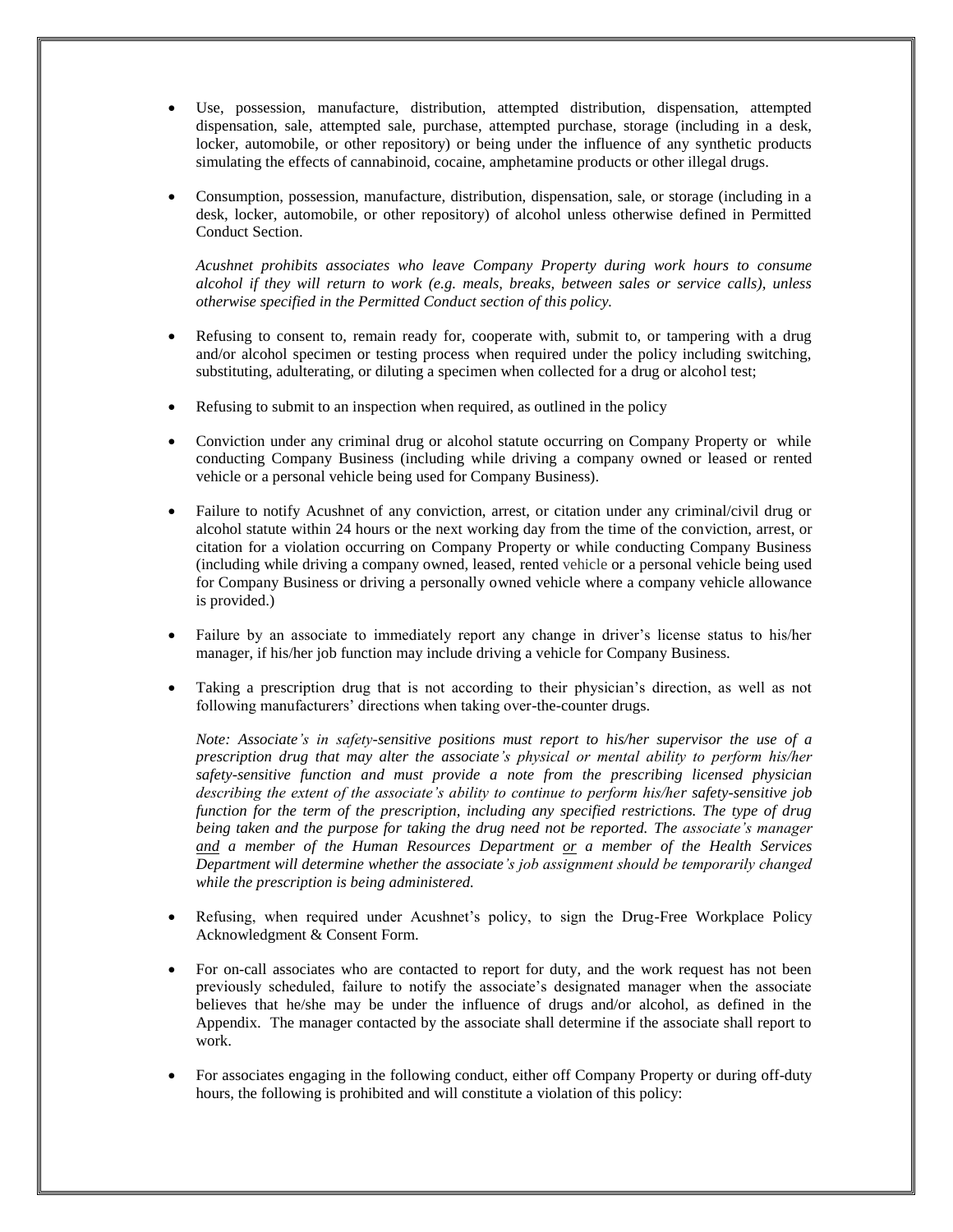- Possession, use, manufacture, distribution, dispensation, or sale of controlled substances, illegally used drugs, or alcohol off Company Property that may adversely affect the company, the associate's work performance, or the associate's safety or others' safety on Company Property or while conducting Company Business.
- Illegal use of legal substances off Company Property or during off-duty hours that may adversely affect the company, the associate's work performance, the associate's safety or others' safety on Company Property or while conducting Company Business.

## **PERMITTED CONDUCT**

Acushnet permits the consumption, possession and storage of alcohol, in the context of Company Business, under the following exceptions set forth in this "Permitted Conduct" section.

## **IMPORTANT: It is the responsibility of each associate who consumes alcohol under the situations defined below to act in a professional and responsible manner at all times.**

Consumption of alcohol will be seen as a violation of the policy unless expressly permitted below.

 Consumption of alcohol is permitted while attending a mandatory or non-mandatory companysponsored function, if consumption is authorized in advance by a member of Acushnet's Corporate Management Committee.

*At any mandatory or non-mandatory company-sponsored function, alcohol is to be served by a professional bartender, unless waived by a member of Acushnet's Corporate Management Committee.*

- Consumption of alcohol is permitted while attending professional events, including professional association meetings where such consumption is permitted by the sponsor of the event or meeting.
- Consumption of alcohol is permitted while conducting business-related entertainment with noncompany personnel, including sales functions, or while traveling on business, provided that the associate does not return to Company Property, does not continue to conduct Company Business or does not drive a vehicle defined as Company Property.
- Consumption of alcohol is permitted while conducting business-related entertainment with company personnel, provided that the associate does not return to Company Property, does not continue to conduct Company Business or does not drive a vehicle defined as Company Property.

In general, one drink equals a 1.5-ounces of 80-proof alcohol, a 5-ounce glass of wine, or a 12-ounce beer. As a guideline, an individual weighing 180 pounds who consumes two (2) drinks in one hour will have an approximate alcohol level of .04 BAC. A 120 pound individual consuming two (2) drinks in one hour will have an approximate alcohol level of .06 BAC.

If a situation occurs where an associate believes that he/she may be "under the influence" of alcohol in the situations described above, or when a designated member of management believes an associate may be "under the influence" of alcohol, the associate is not permitted to drive a vehicle. If an associate drives a vehicle against the direction of management, it will be considered a violation of this policy. If necessary for the associate to take a taxicab or to stay in a local hotel to comply with these provisions, the reasonable costs shall be reimbursed by Acushnet.

Possession and storage of alcohol containers on Company Property will be seen as a violation of the policy unless expressly permitted below.

 Storage of unopened, sealed alcohol containers which are not visible and are locked in an associate's vehicle, or company-supplied vehicle authorized for personal use, while the vehicle is on Company Property, being used for Company Business, or during working hours is permitted.

Storage of unsealed containers of alcohol will be seen as a violation of the policy.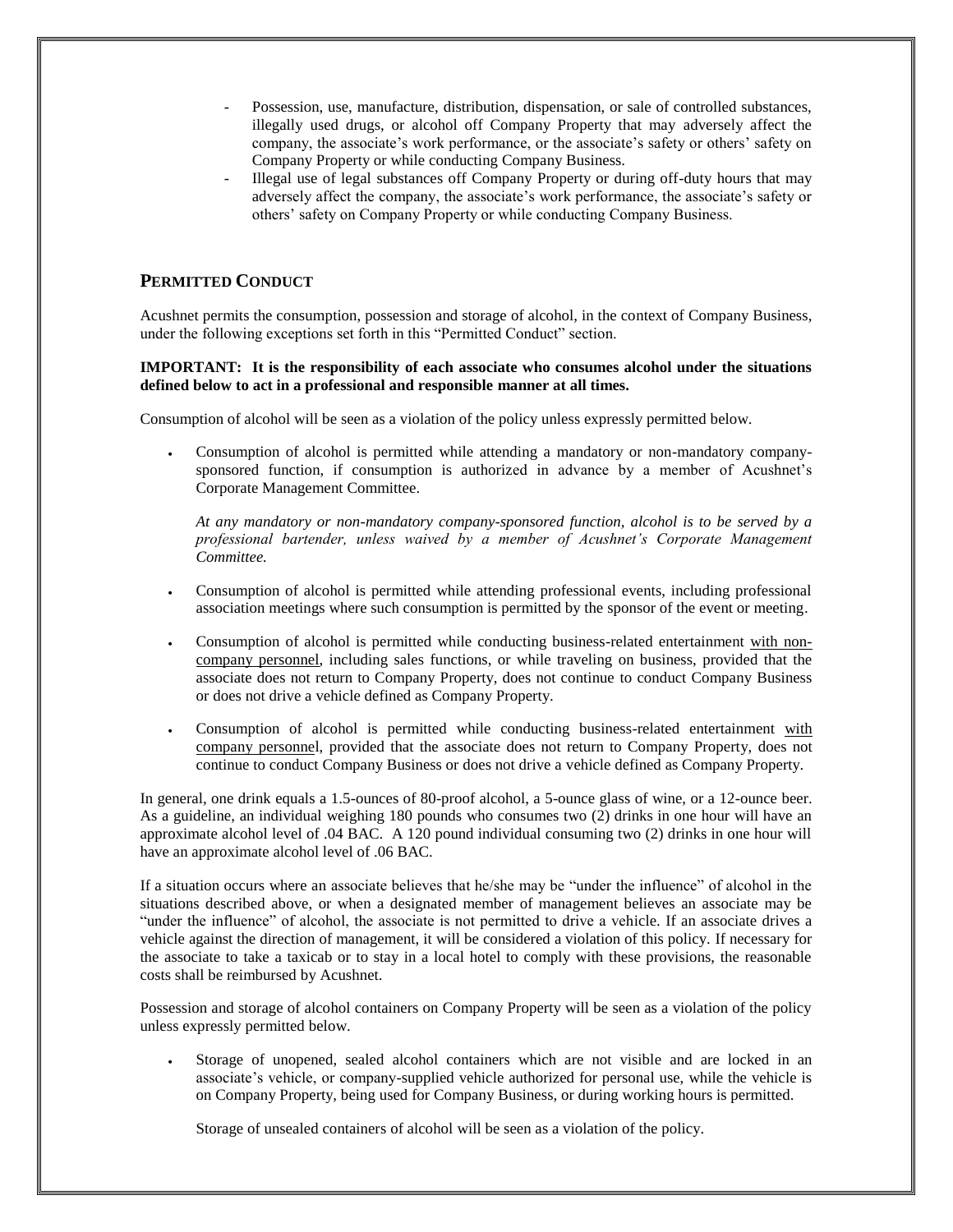*NOTE: The storage exceptions above, do not apply to company-owned vehicles with company insignias. No containers of alcohol, including those that are unopened and sealed, are to be placed or stored in vehicles with company insignias.*

## **KINDS OF TESTING**

Testing is the only way to know with certainty whether someone has used drugs or alcohol in violation of the policy. Accordingly, testing for drugs and/or alcohol under certain circumstances is part of Acushnet's Drug-Free Workplace Policy. The methods used to determine the presence of alcohol or drugs in the system under this policy include urine, saliva, blood, and/or breath tests.

For the safety of our associates, Acushnet may test for drugs and/or alcohol in the following circumstances:

- During the pre-employment period;
- During the new hire evaluation period;
- Where there is reasonable suspicion of prohibited drug or alcohol use;
- After an accident;
- When being transferred to a safety-sensitive position;
- On a random basis;
- On a return after lay-off (safety-sensitive positions); and
- When required by the government.

Acushnet has adopted procedures that respect associates' privacy and confidentiality to the greatest extent possible. For example, before Acushnet requests a reasonable-suspicion test, a supervisor must document all suspected behavior and confer with another supervisor/manager to discuss the situation and to receive authorization for a referral. Whenever possible, the supervisor will discuss the reasonable suspicion referral with the associate in a private location. Further, to ensure testing reliability, Acushnet has chosen a testing laboratory, which uses the most accurate and advanced testing methods available. Before a positive test result is reported to Acushnet, an outside Medical Review Officer (MRO), who is a licensed physician, will review the test result.

## **CONSEQUENCES**

A violation of the policy, even a first offense, will serve as the basis for discipline, up to and including termination, depending on the circumstances of each case. Certain offenses, including but not limited to possession, sale, or use of controlled substances or illegally used drugs on Acushnet premises, will normally result in immediate termination.

#### **Consequences for a Positive Drug or Alcohol Test**

Associates should also be aware of the following consequences of a positive drug or alcohol test.

- A positive pre-employment drug test will result in a no hire determination.
- A positive drug or alcohol test during employment will result in immediate termination*.*
- A refusal to submit to, tampering with or a failure to report for a test will result in immediate termination.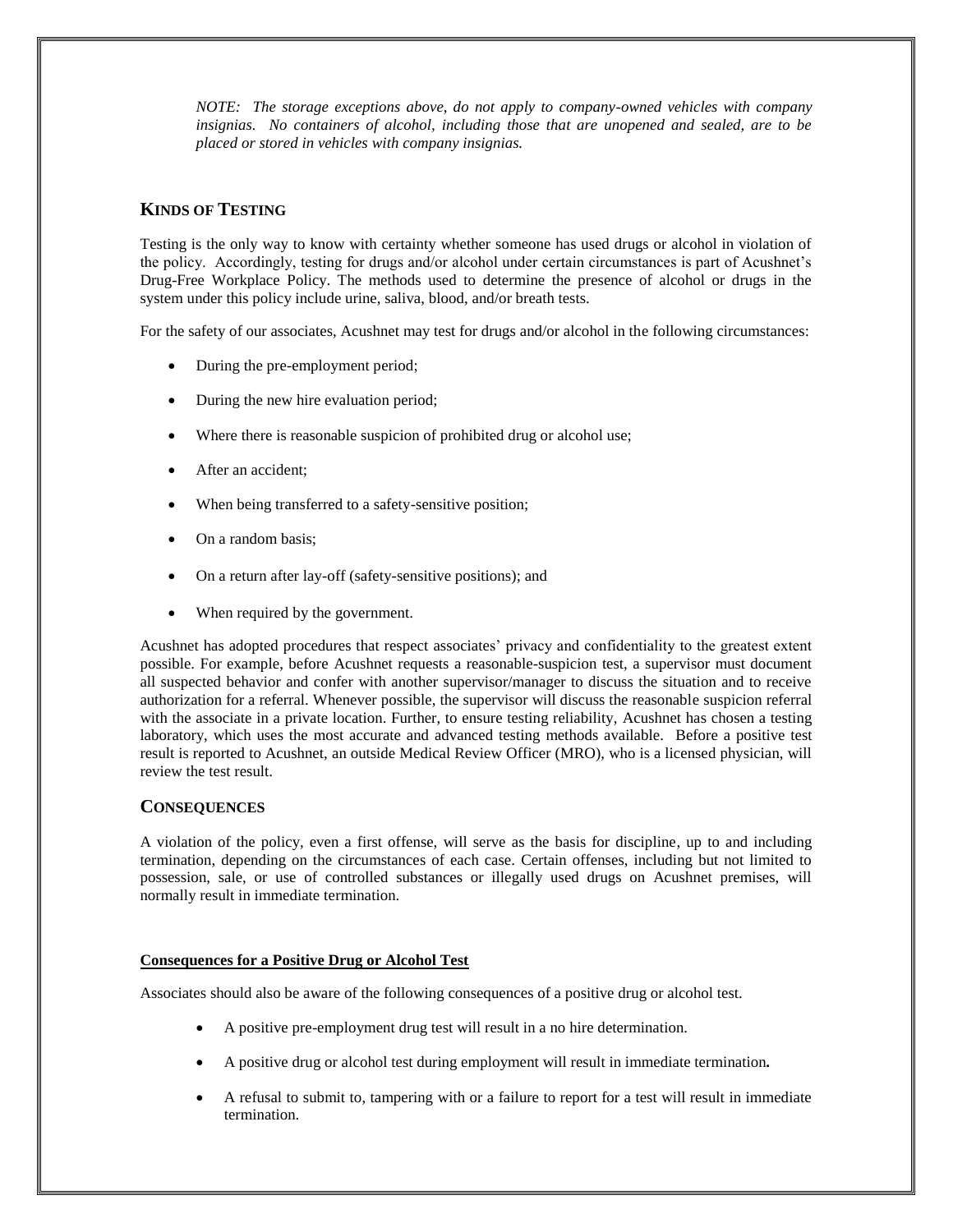## **COST OF TESTING**

The company will pay for any drug and/or alcohol test that it requests or requires. Should an associate request a retest, the cost is to be assumed by the associate unless otherwise stated.

#### **INSPECTIONS**

The privacy of individuals shall be respected, but in cases where Acushnet has reasonable suspicion to believe that an associate may be in possession of alcohol, drugs, or drug paraphernalia on Company Property or on Company Business, Acushnet may inspect all Company Property (including individual offices, desks, and lockers).

In addition, Acushnet may request that an associate reveal the contents of his/her personal effects (such as lunch boxes, handbags, briefcases, packages, or outer clothing) or personal vehicle on Company Property or on Company Business. Such an inspection may be requested and performed by a manager with a member of the Human Resources Department or his/her designee. Whenever reasonably possible, the associate involved will be present during the inspection.

#### **SAFETY-SENSITIVE POSITIONS**

Any job position determined by Acushnet which by the nature of the work involved is accompanied by such risk, that even a momentary lapse of attention could have serious consequences to the safety of the associate, coworkers, customers, the company, or the general public (see applicable portions of this Appendix).

## **WRITTEN TEST RESULTS**

An associate may request, in writing, a copy of a drug and/or alcohol test result. Acushnet will provide written test results to the associate within seven working (7) days after the written request has been provided by the associate.

## **OPPORTUNITY TO REBUT**

An associate may immediately request, at the collection site, confirmation of breath-testing result with a blood sample.

## **RIGHT TO A RETEST**

An associate who tests positive on a confirmatory drug test required by the company may consult with the Medical Review Officer (MRO) to identify possible legitimate, biomedical explanations for the positive result. In addition, the associate may request in writing a retest of the original specimen (at his/her expense) within five (5) working days after the associate has been informed of the confirmed positive test result. An associate who tests positive for alcohol by breath is automatically given a retest, at the time of the original collection, as a confirmation.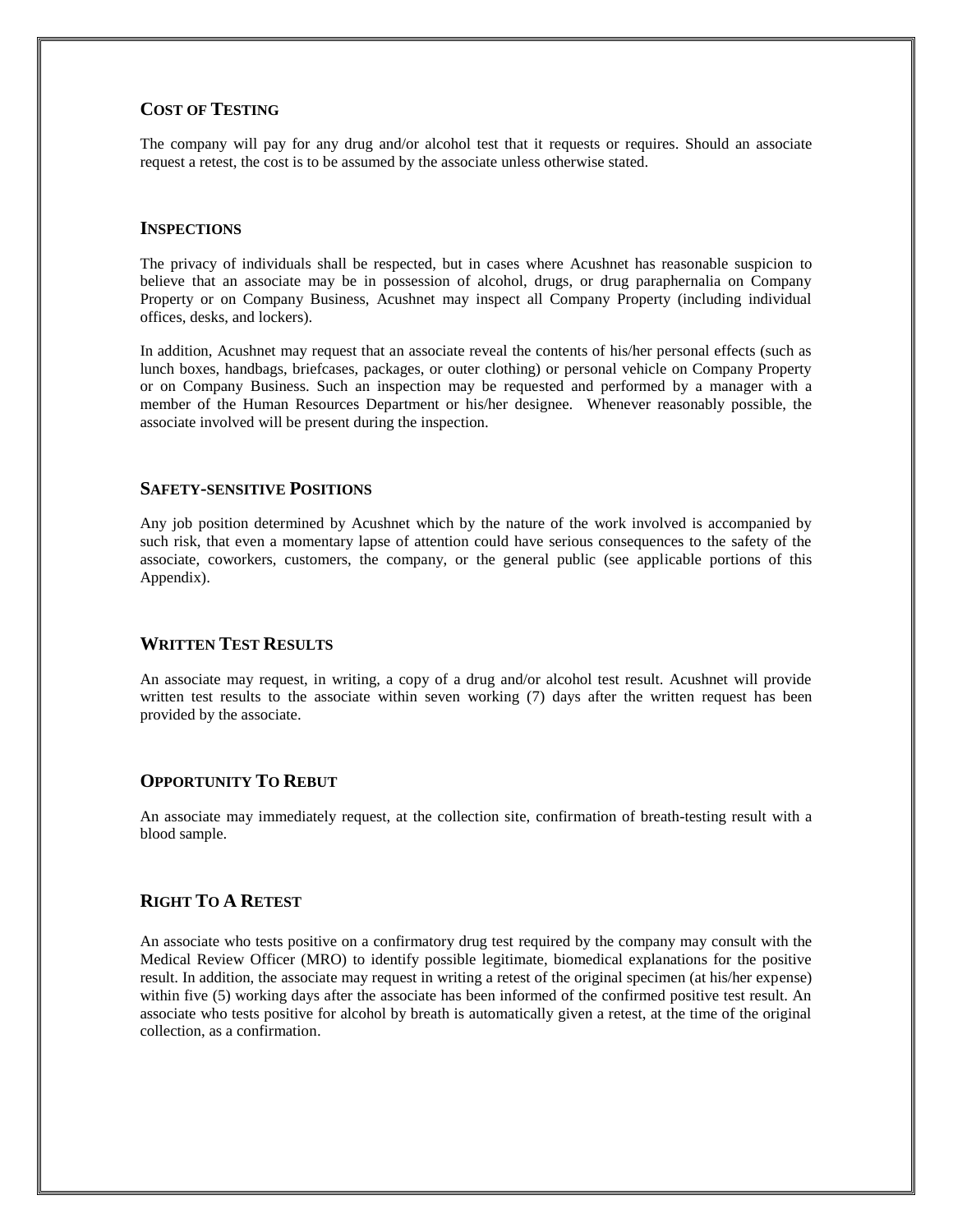## **CONFIDENTIALITY**

All information, interviews, reports, statements, memoranda, and drug or alcohol test results, written or otherwise, are confidential.

## **RESERVATION OF RIGHTS**

Acushnet Company reserves the right to interpret, change, or rescind the policy in whole or in part, with or without notice. In addition, changes to applicable federal or state laws or regulations may require Acushnet to modify or supplement the policy. This policy does not create a binding employment contract.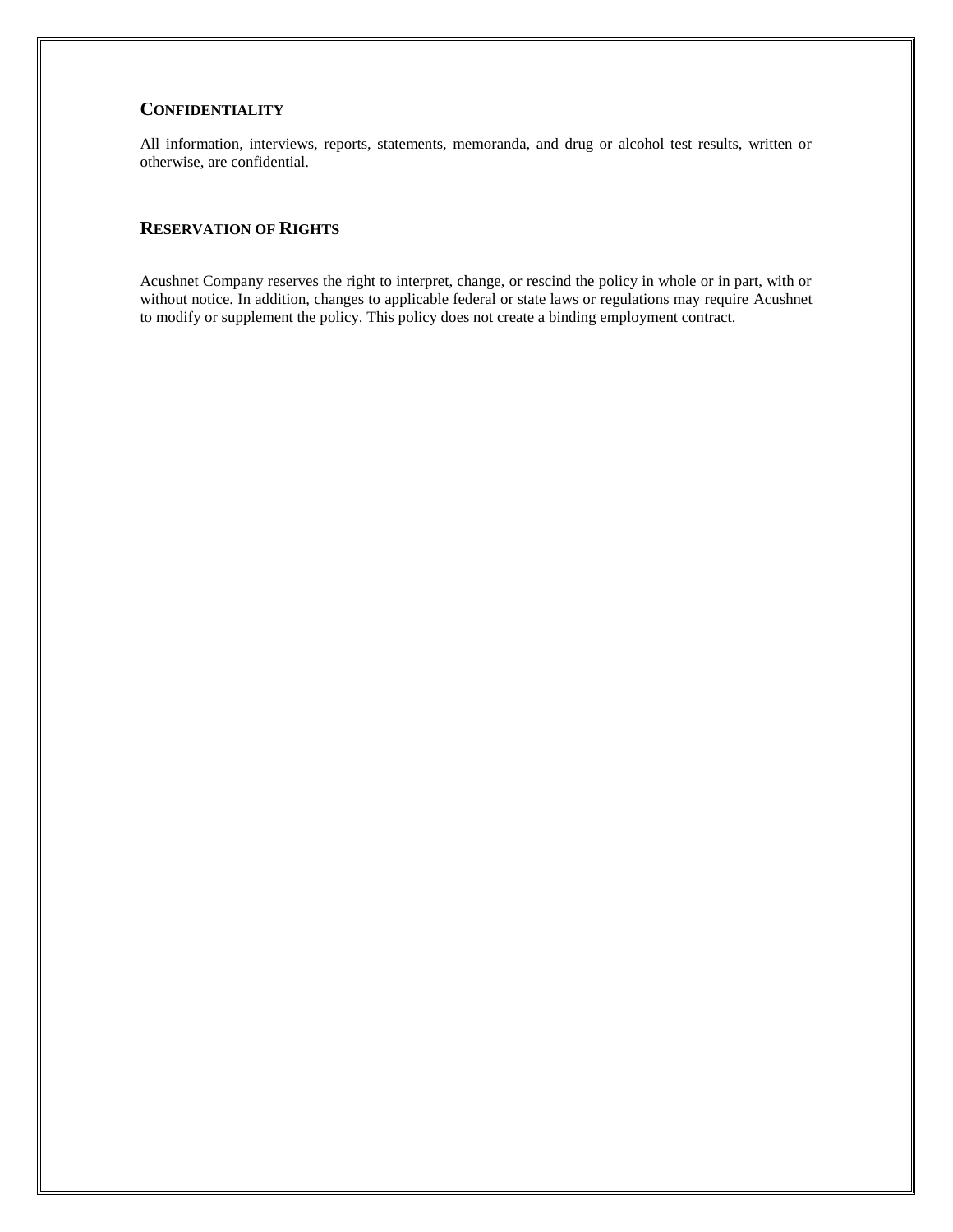## **SAFETY-SENSITIVE & NON-SENSITIVE POSITIONS**

The following positions are currently designated as safety-sensitive or non-safety sensitive positions. Acushnet reserves the right to identify additional positions as safety-sensitive at any time.

## **SAFETY SENSITIVE POSITIONS**

- Maintenance personnel
- Facilities personnel
- $\Box$  Machinists
- All associates licensed to drive industrial powered trucks
- $\Box$  Field sales representatives and field sales support roles
- DOT Drivers
- $\Box$  Mail room delivery drivers
- $\Box$  Test facility turf equipment operators
- Boiler operators

## **NON-SAFETY SENSITIVE POSITIONS**

Any Position Not Listed Above, Including But Not Limited To, Secretaries, Clerical Workers, And Accountants